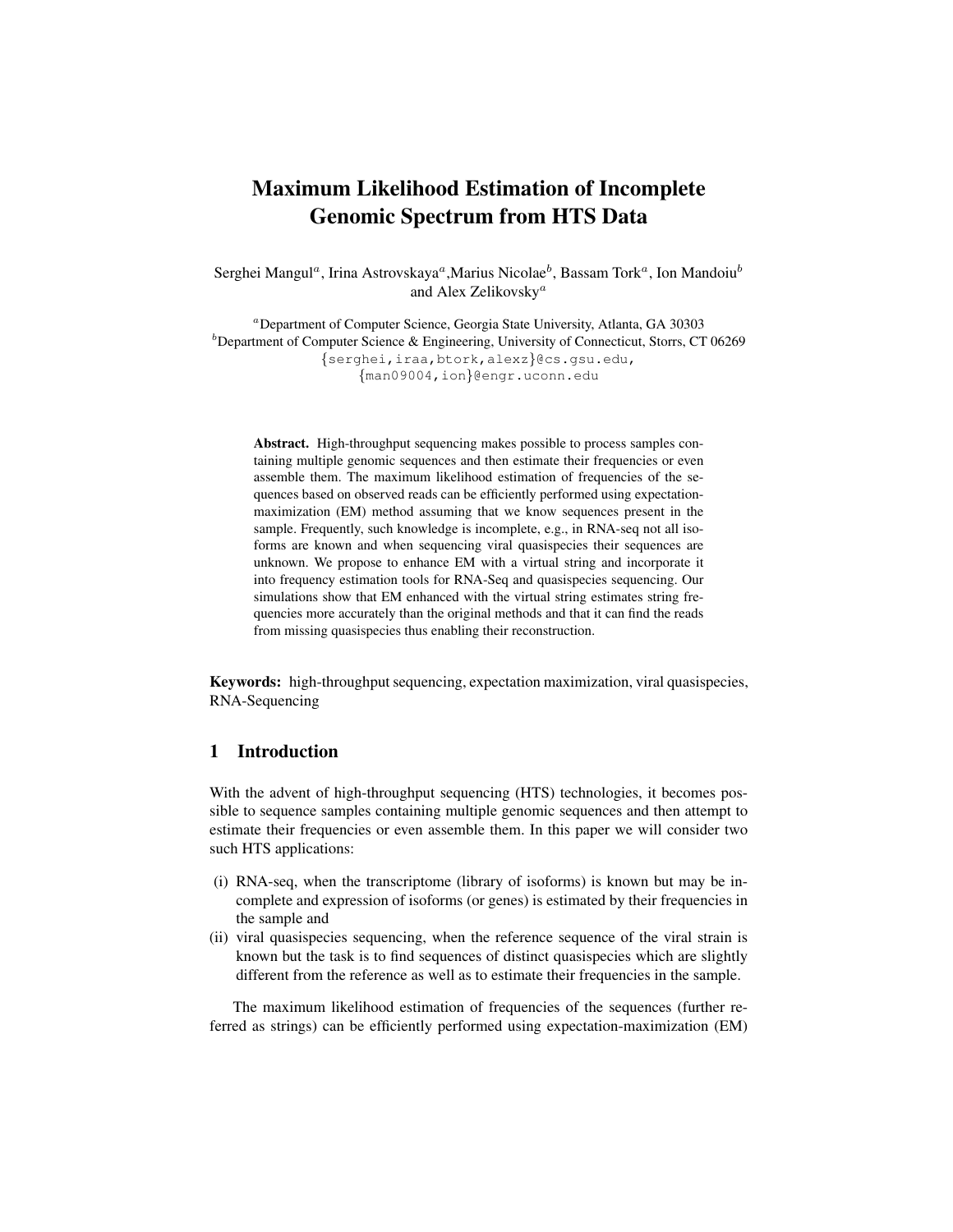method for the viral quasispecies application(see  $[4, 10, 1]$ ) and for RNA-seq  $(7, 1)$ 8]). In brief, the input to EM consists of a panel, i.e., a bipartite graph in which one part correspond to the strings and another correspond to the reads. An edge connecting a read with a string expresses the possibility of the read to be emitted by the string with the probability associated with the edge. Given a panel and frequencies of the reads, EM can find maximum likelihood estimate of string frequencies.

Although in the both applications a certain knowledge about the sequences in the sample is available, such knowledge (recorded in the panel) is frequently incomplete. In case of RNA-seq, not all isoforms are already in the databases and in case of viruses, initially, no quasispecies sequences are known. In this paper, we propose a new method of enhancing EM that tries to estimate the incompleteness of the panel obtaining more accurate estimates of string frequencies and identifying reads that are more probable to be emitted by missed strings.

The method adds a *virtual string* to the panel and then iteratively changes the panel by assigning reads to the virtual string. The proposed enhanced method, so called Virtual String EM (VSEM), has been incorporated into IsoEM [8] and ViSpA [1]. Our simulations show that the VSEM-enhanced methods (IsoVSEM and ViSpA-VSEM) estimate string frequency more accurately than the original methods and that ViSpA-VSEM can find the reads from missing quasispecies thus enabling their reconstruction.

The rest of the paper is organized as follows. The next section describes VSEM. In Section 3 we describe the IsoVSEM and results of its experimental validation on transcriptome libraries. Section 4 describes the combination ViSpA-VSEM of ViSpA and VSEM. In Section 5, we analyze experimental results comparing ViSpA, ViSpA-VSEM and ShorAH [10] on the simulated reads with and without sequencing errors.

#### 2 Virtual String Expectation Maximization

In this section we first formally define the panel and briefly describe EM method. Then we show how to estimate the quality of the model. Finally we describe the VSEM method enhancing EM with the virtual string.

The input data for EM method consists of a *panel*, i.e., a bipartite graph  $G =$  $\{S \cup R, E\}$  such that each string is represented as a vertex  $s \in S$ , and each read is represented as a vertex  $r \in R$ . With each vertex  $s \in S$ , we associate unknown frequency  $f_s$  of the string. And with each vertex  $r \in R$ , we associate observed read frequency  $o_r$ . Then for each pair  $s_i, r_j$ , we add an edge  $(s_i, r_j)$  weighted by probability of string  $s_i$ to emit read  $r_j$  with m genotyping errors:

$$
h_{s_i,r_j} = \binom{l}{m} \left(1 - \epsilon\right)^{l-m} \epsilon^m,
$$

where l is length of read sequence, and  $\epsilon$  is the genotyping error rate.

Regardless of initial conditions EM algorithm always converge to maximum likelihood solution (see [3]). The algorithm starts with the set of  $N$  strings. After uniform initialization of frequencies  $f_s, s \in S$ , the algorithm repeatedly performs the next two steps until convergence:

 $1$  Note that frequency estimation based on previous approaches is less accurate (see e.g. [9]).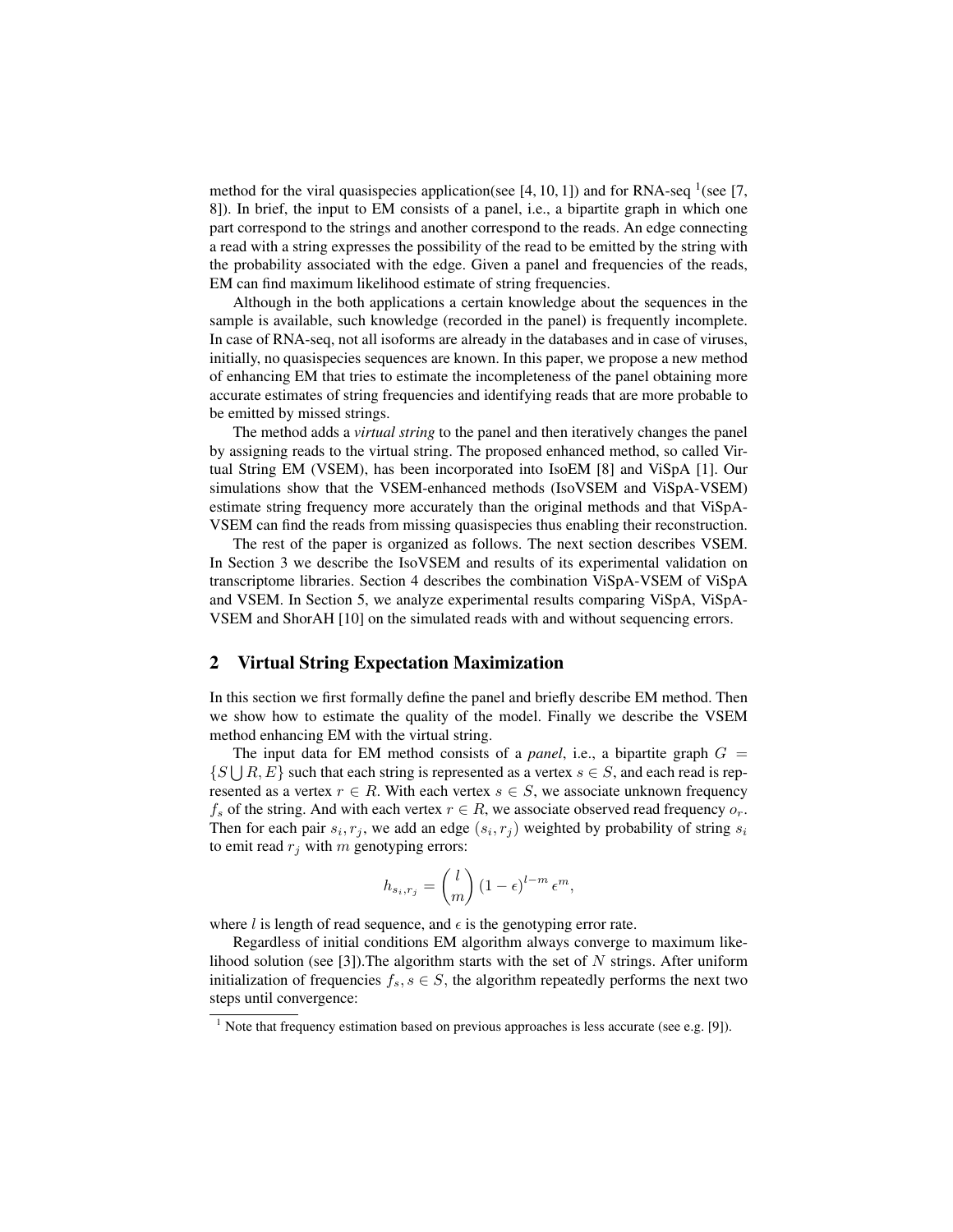- E-step: Compute the expected number  $n(j)$  of reads that come from string i under the assumption that string frequencies  $f(j)$  are correct, based on weights  $h_{s_i,j}$
- M-step: For each i, set the new value of  $f_s$  to to the portion of reads being originated by string s among all observed reads in the sample

In order to decide if the panel is incomplete we need to measure how well maximum likelihood model explains the reads. We suggest to measure the model quality by the deviation between expected and observed read frequencies as follows:

$$
D = \frac{\sum_{j} |o_j - e_j|}{|R|},
$$

where |R| is number of reads,  $o_j$  is the observed read frequency of the read  $r_j$  and  $e_j$  is the expected read frequencies of the read  $r_j$  calculated as follows:

$$
e_j = \sum_i \frac{h_{s_i,j}}{\sum_l h_{s_i,l}} f_i^{ML} \tag{1}
$$

where  $h_{s_i,j}$  is weighted match based on mapping of read  $r_j$  to string  $s_i$  and  $f_j^{ML}$  is the maximum-likelihood frequency of the string  $s_i$ .



Fig. 1. Flowchart for VSEM.

The main idea of the VSEM algorithm (see Algorithm 1) is to add to set of candidate strings a virtual string which emits reads that do not fit well to existing sequences. The flowchart of VSEM is on Fig. 1. Initially, all reads are connected to the virtual string with weight  $h_{s_i,j} = 0$ . The first iteration finds the ML frequency estimations of candidates strings, ML frequency estimations of virtual string will be equal to 0,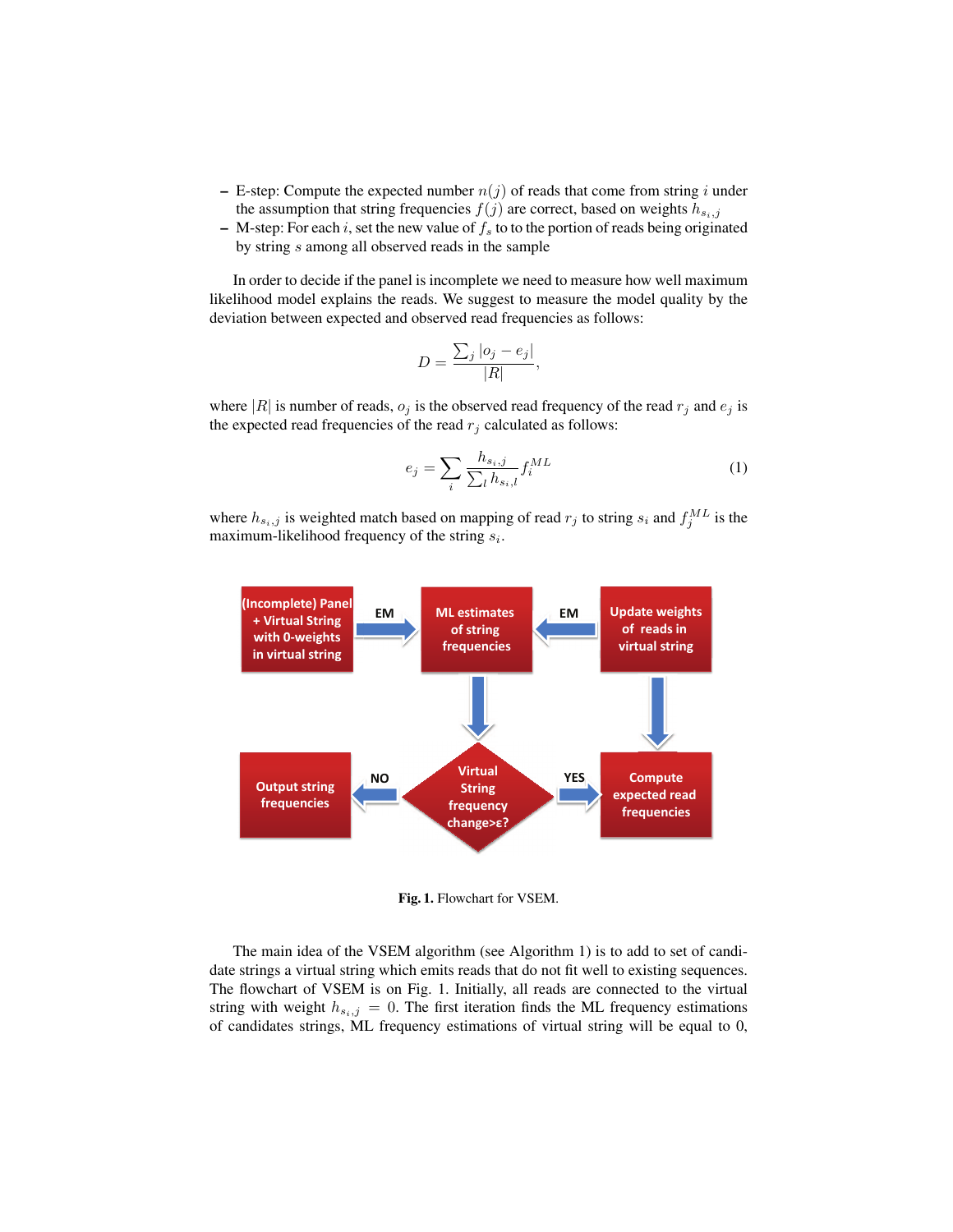#### Algorithm 1 VSEM algorithm

add virtual string vs to the set of candidate strings initialize weights  $h_{vs,j} = 0$ while  $\triangle vs > \epsilon$  do calculate  $f_j^{ML}$  by EM algorithm  $e_j = \sum_i \frac{h_{s_i,j}}{\sum_l h_{s_i,l}} f_i^{ML}$  $D = \frac{\sum_j |o_j - e_j|}{|R|}$  $\delta = o_j - e_j$ if  $\delta > 0$  then  $h_{vs,j}+=\delta$ else  $h_{vs,j} = \max\{0, h_{vs,j} + \delta\}$ end if end while

since all edges between virtual string and reads  $h_{vs,j} = 0$ . Then these estimation are used to compute expected frequency of the reads according to (1). If the expected read frequency is less than the observed one (under-estimated), then the lack of the read expression is added to the weight of the read connection to the virtual string. For overestimated reads, the excess of read expression is subtracted from the corresponding weight (but keeping it non-negative). The iterations are continued while the virtual string frequency is decreasing by more than  $\epsilon$ .

Enhancing of ViSpA. Resulted edge weight between virtual string and each read can be interpreted as the probability of the read to be emitted by missing strings. VSEM transmits to ViSpA assembler the rounded read weights and during assembling of additional candidate quasispecies the preference is given to reads which are likely emitted by missing strings.

Enhancing of IsoEM. The IsoEM incorporates the virtual string and the resulting isoform frequency estimations are improved. Based on the frequency of virtual string it is possible to decide if the panel is likely to be incomplete, the total frequency of missing strings is estimated by frequency of virtual string.

### 3 Experimental Validation of IsoVSEM on RNA-seq data

IsoEM is a novel expectation-maximization algorithm for inference of alternative splicing isoform frequencies from high-throughput transcriptome sequencing (RNA-Seq) data proposed in [8]. IsoEM takes advantage of base quality scores, strand information and exploits disambiguation information provided by the distribution of insert sizes generated during sequencing library preparation. In the bipartite graph consisting of isoforms and reads an edge from an isoform to a read represents possibility that a read is emitted by the isoform. It is noted [8] that EM can run in parallel for each connected component of this bipartite graph. We enhance IsoEM algorithm by adding virtual string to each connected component. The resulted algorithm IsoVSEM in the nested loop applies IsoEM instead of EM (see Algorithm 1). Since isoforms have different length we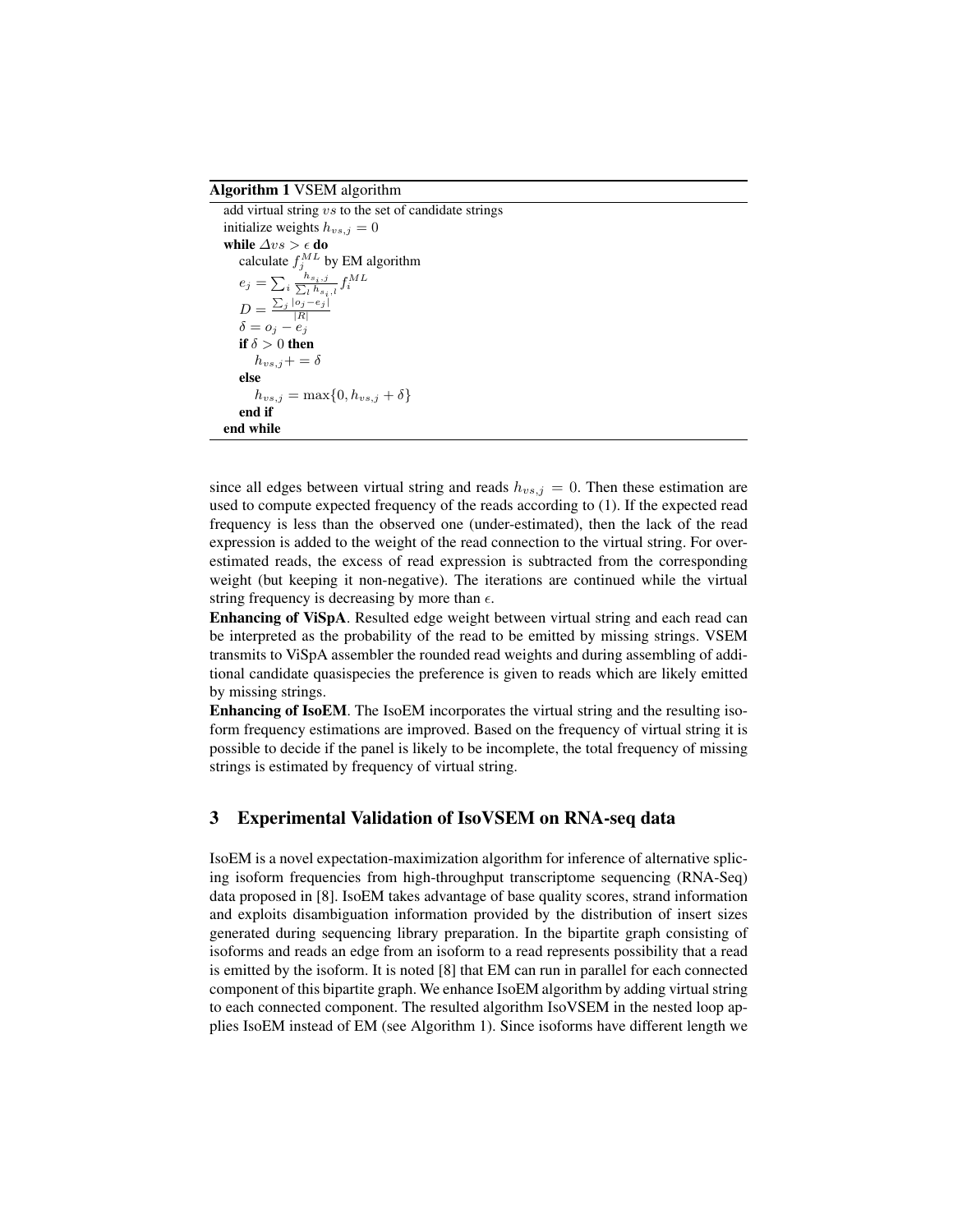estimate missing isoforms by volume defined as frequency of isoform multiplied by its length.

Our validation of IsoVSEM includes two experiments over human RNA-seq data. Below we describe the transcriptome data and read simulation and then give the settings for the each experiment and analyze the obtained experimental results.

Data sets. IsoVSEM was tested on human RNA-Seq data. The human genome data(hg18, NCBI build 36) was downloaded from UCSC and CCDS together with the coordinates of the isoforms in the KnownGenes table. The UCSC database contains 66803 isoforms from 19372 genes, and CCDS database contains 20829 isoforms from 17373 genes. Genes were defined as clusters of known isoforms defined by the GNFAtlas2 table such that CCDS data set can be identified with the subset of UCSC data set.

30M single error-free reads of length 25 were randomly generated by sampling fragments of isoforms from UCSC data set. Each isoform was assigned a true frequency based on the abundance reported for the corresponding gene in the first human tissue of the GNFAtlas2 table, and a probability distribution over the isoforms inside a gene cluster [8]. We simulate datasets with geometric  $(p=0.5)$  distributions for the isoforms in each gene.

|            | Expression range      |     |      |      | $\frac{1}{2}$ 0 $\frac{(0, 10^{-6} \times 10^{-6}, 10^{-5} \times 10^{-5}, 10^{-4} \times 10^{-4}, 10^{-3} \times 10^{-3} \times 10^{-2})}{10^{-3} \times 10^{-3} \times 10^{-3} \times 10^{-3} \times 10^{-3} \times 10^{-3} \times 10^{-3} \times 10^{-3} \times 10^{-3} \times 10^{-3} \times 10^{-3} \times 10^{-3} \times 10^{-3} \times 10^{-3} \times 10^{-3} \times 10^{-3} \times 10^{-3} \times 10$ |      |      |      |
|------------|-----------------------|-----|------|------|---------------------------------------------------------------------------------------------------------------------------------------------------------------------------------------------------------------------------------------------------------------------------------------------------------------------------------------------------------------------------------------------------------------|------|------|------|
|            | Full panel            | 0.0 | 61.7 | 22.0 | 8.0                                                                                                                                                                                                                                                                                                                                                                                                           | 3.2  | 2.1  | 10.3 |
| <b>MPE</b> | Incomplete            | 0.0 | 59.3 | 41.3 | 24.8                                                                                                                                                                                                                                                                                                                                                                                                          | 19.7 | 5.9  | 33.7 |
|            | Incomplete $+$ VS 0.0 |     | 47.2 | 33.1 | 20.7                                                                                                                                                                                                                                                                                                                                                                                                          | 16.4 | 8.5  | 26.9 |
| $EF_{15}$  | Full panel            | 0.0 | 81.9 | 61.3 | 28.7                                                                                                                                                                                                                                                                                                                                                                                                          | 7.5  | 8.5  | 38.8 |
|            | Incomplete            | 0.0 | 81.7 | 72.4 | 61.4                                                                                                                                                                                                                                                                                                                                                                                                          | 56.7 | 42.1 | 67.6 |
|            | Incomplete+VS 0.0     |     | 77.2 | 68.2 | 57.6                                                                                                                                                                                                                                                                                                                                                                                                          | 53.0 | 36.8 | 63.6 |

Table 1. Median percent error (MPE) and 15% error fraction (EF.15) for isoform expression levels in Experiment 1.

Experiment 1: Comparison between IsoEm and IsoVSEM on reduced transcriptome data. We assumed that in every gene 25% of isoforms is missing. In order to create such an instance we assign to isoforms inside the gene geometric distribution( $p=0.5$ ), assuming a priori that number of isoforms inside the gene is less or equal to 3. This way we removed isoform with frequency 0.25. As a result 11339 genes were filtered out, number of isoforms was reduced to 24099. Note that in our data set missing isoforms do not have unique exon junctions that can emit reads indicating that certain isoforms are missing.

We first check how well IsoVSEM can estimate the volume of missing strings. Although the frequencies of all missing strings (isoforms) is the same  $(25\%)$ , the volumes significantly differ because they have different length. Therefore, the quality can be measured by correlation between actual missing volumes and predicted missing volumes which are volumes of virtual strings. In this experiment it is 61% which is sufficiently high to give an idea which genes are missing isoforms in the database.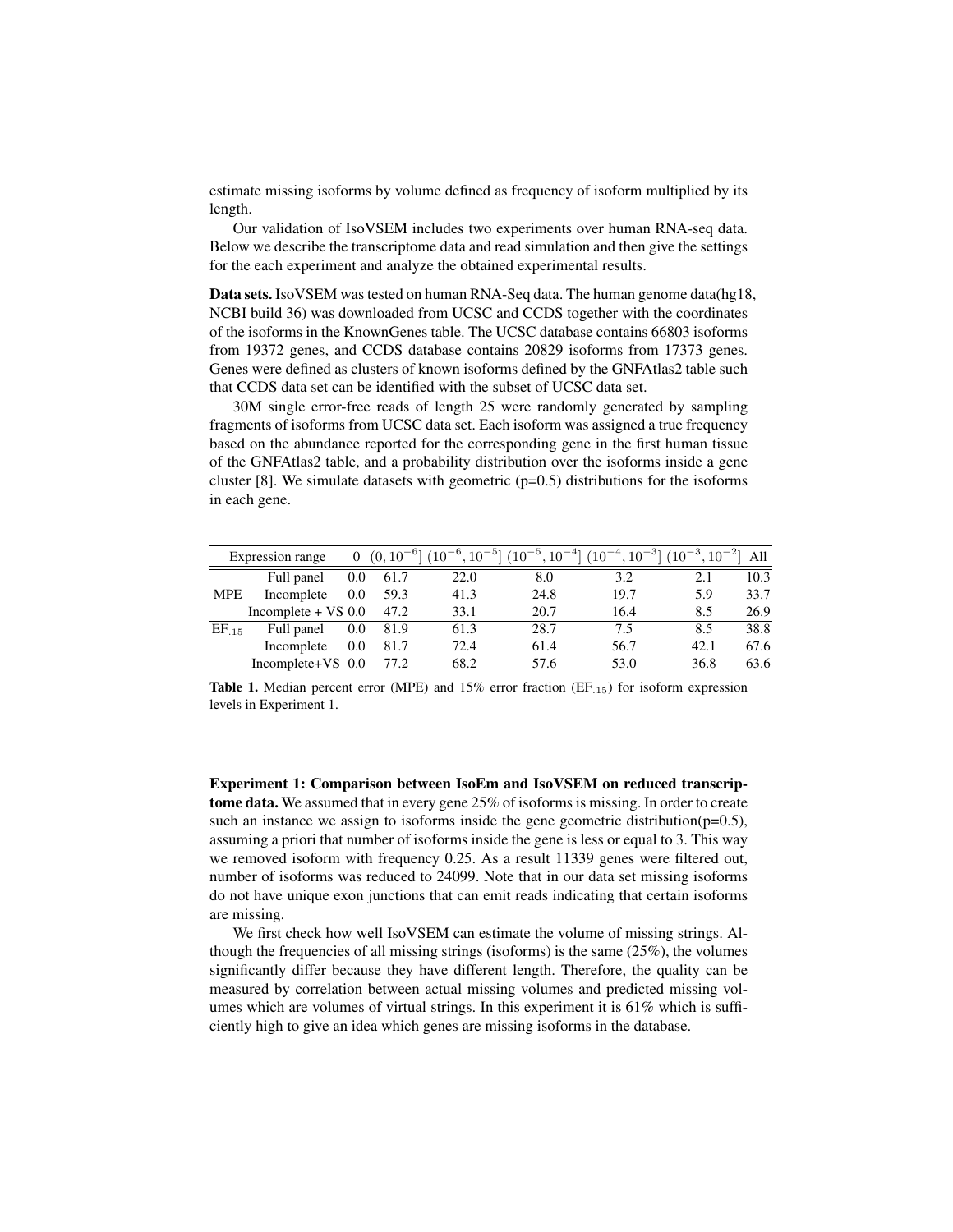

Fig. 2. Error fraction at different thresholds for isoform expression levels inferred from 30M reads of length 25 simulated assuming geometric isoform expression. Blue line correspond to IsoEM with the full panel, read line is IsoEM with the incomplete panel, and green line is IsoVSEM.

Table 1 reports the median percent error (MPE) and .15 error fraction EF.<sup>15</sup> for isoform expression levels inferred from 30M reads of length 25, computed over groups of isoforms with various expression levels. MPE is the median relative error of isoform frequency estimation and the error fraction with threshold t, denoted  $EF_t$ , is defined as the percentage of isoforms with relative error greater or equal to t.

Figure 2 gives the error fraction at different thresholds ranging between 0 and 1. Clearly the best performance is achieved when the the isoform library is full, using virtual string explains accuracy gain of IsoVSEM over IsoEM. IsoVSEM achieves better accuracy in the case when the panel is incomplete. Performance of IsoEm and IsoVSEM for the full panel is the same.

|            | Expression range      |      | 10   | $10^{-5}$ | .10 <sup>°</sup><br>$10^{-}$ | $10^{-}$ |       | All   |
|------------|-----------------------|------|------|-----------|------------------------------|----------|-------|-------|
|            | Full panel            | 0.0  | 100  | 22.7      | 7.3                          | 3.5      | 2.5   | 11.8  |
| <b>MPE</b> | Incomplete            | 0.0  | 100  | 45.5      | 29.4                         | 28.5     | 28.7  | 31.8  |
|            | Incomplete $+$ VS 0.0 |      | 100  | 43.2      | 27.09                        | 25.68    | 14.34 | 29.61 |
| $EF_{.15}$ | Full panel            | 5.1  | 91.2 | 62.8      | 29.3                         | 15.8     | 7.6   | 45.5  |
|            | Incomplete            | 18.6 | 95.6 | 85.6      | 83.3                         | 89.2     | 86.7  | 80.0  |
|            | Incomplete+VS 17.6    |      | 91.8 | 81.3      | 77.9                         | 80.3     | 75.5  | 75.2  |

Table 2. Median percent error (MPE) and 15% error fraction (EF.15) for isoform expression levels in Experiment 2.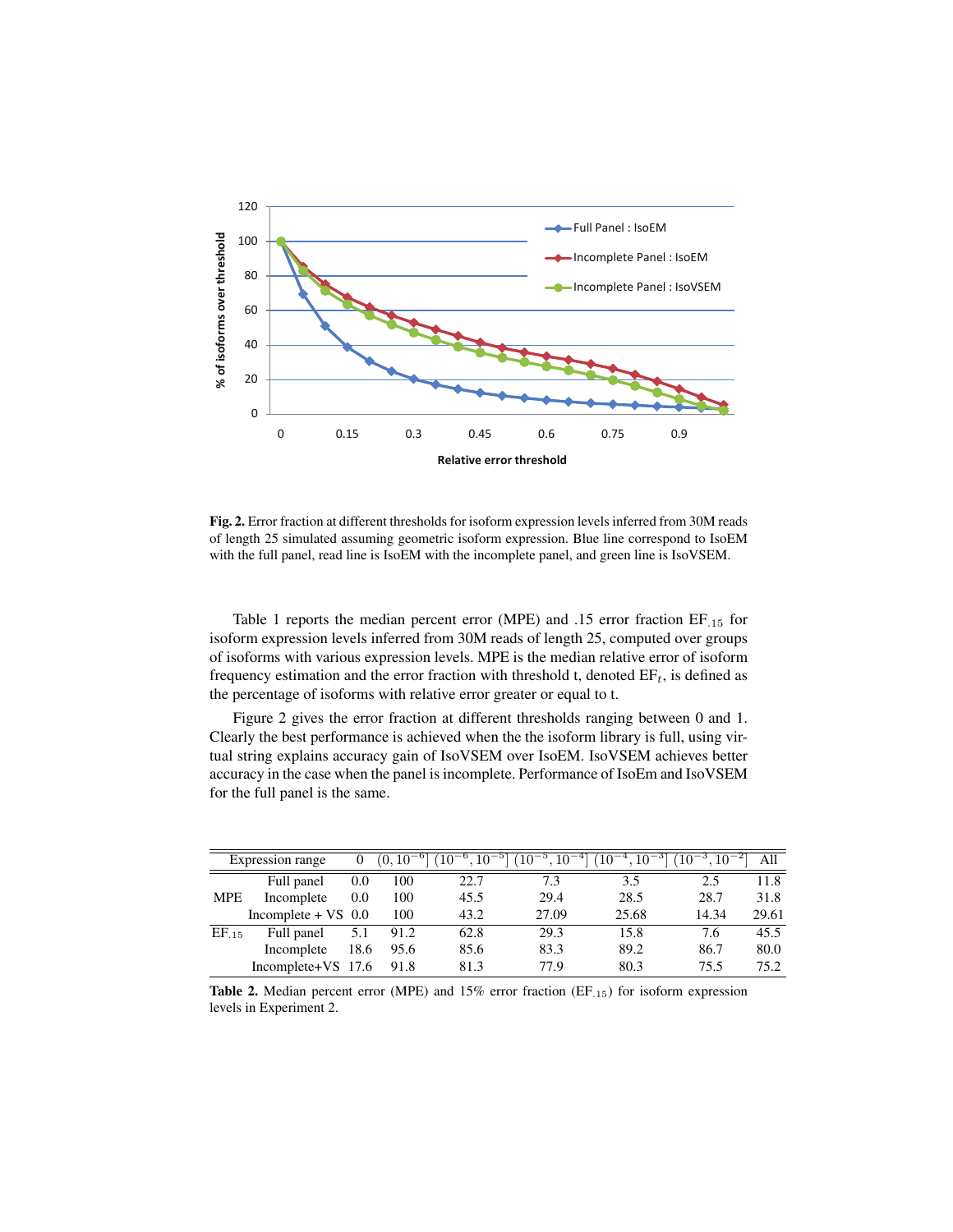Experiment 2: Comparison between IsoEm and IsoVSEM on the CCDS panel. In this experiment UCSC database represents the full set of isoforms and CCDS represents the incomplete panel. Reads were generated from UCSC library of isoforms, while only frequencies of known isoforms from CCDS database were estimated. In contrast to Experiment 1, we do not control the frequency of missing isoforms (i.e., isoforms from UCSC which are absent in CCDS). Therefore, one cannot expect as good improvements as in Experiment 1.

Table 2 reports the median percent error (MPE) and .15 error fraction EF.<sup>15</sup> for isoform expression levels inferred from 30M reads of length 25, computed over groups of isoforms with various expression levels. We do not report the number of isoforms since they are different for UCSC and CCDS panels. Anyway, one can see a reasonable improvement in frequency estimation of IsoVSEM over IsoEM.

#### 4 VSEM Enhancement of ViSpA

In this section we first give high-level description of ViSpA [1], a recent viral spectrum assembling tool for inferring viral quasispecies sequences and their frequencies from pyrosequencing shotgun reads. Then we describe the flowchart of the combining tool ViSpA-VSEM and required modifications to ViSpA.

ViSpA: Viral Spectrum Assembly. First, ViSpA aligns the reads to the consensus genome sequence using SEGEMEHL [6] software correcting obvious sequencing errors and removes subreads (reads that are completely covered by larger reads). Then it builds a read graph with vertices representing remaining reads (superreads) and edges representing overlaps between them. In this graph, each path from the leftmost vertex to the rightmost vertex corresponds to a possible candidate quasispecies sequence. For each edge e, ViSpA computes probability  $p(e)$  to connect two reads from the same quasispecies. Then ViSpA assigns cost  $-\log(p(e)) = \log(1/p(e))$  to each edge e, making the minimum-cost paths more probable to represent quasispecies sequences. Next, a set of candidate paths consisting of the max-bandwidth paths (paths minimizing maximum edge cost) through each vertex is created and refined so that only distinct sequences remain. The maximum-likelihood estimates of frequencies are calculated by EM algorithm which takes in account all reads in the sample. Finally, ViSpA reports most frequent candidate sequences and their frequencies as inferred viral quasispecies spectrum.

Combining ViSpA with VSEM. Knowing which reads in a sample are likely to be produced from missing (unknown) quasispecies sequences may allow to expand ViSpA's candidate set. Additionally, we can improve ViSpA's estimates for quasispecies frequencies by taking in account incompleteness of the panel.

Figure 3 illustrates the proposed workflow between (modified) ViSpA and VSEM. At each iteration, ViSpA gets a set of aligned reads and their 0/1-weights estimating probability to be emitted by unknown strings (candidates). Initially, all reads have weight zero and ViSpA works as described above except the maximum likelihood estimates for candidate quasispecies sequences (strings) are calculated by VSEM. On all other iterations, VSEM panel includes not only newly assembled sequences but also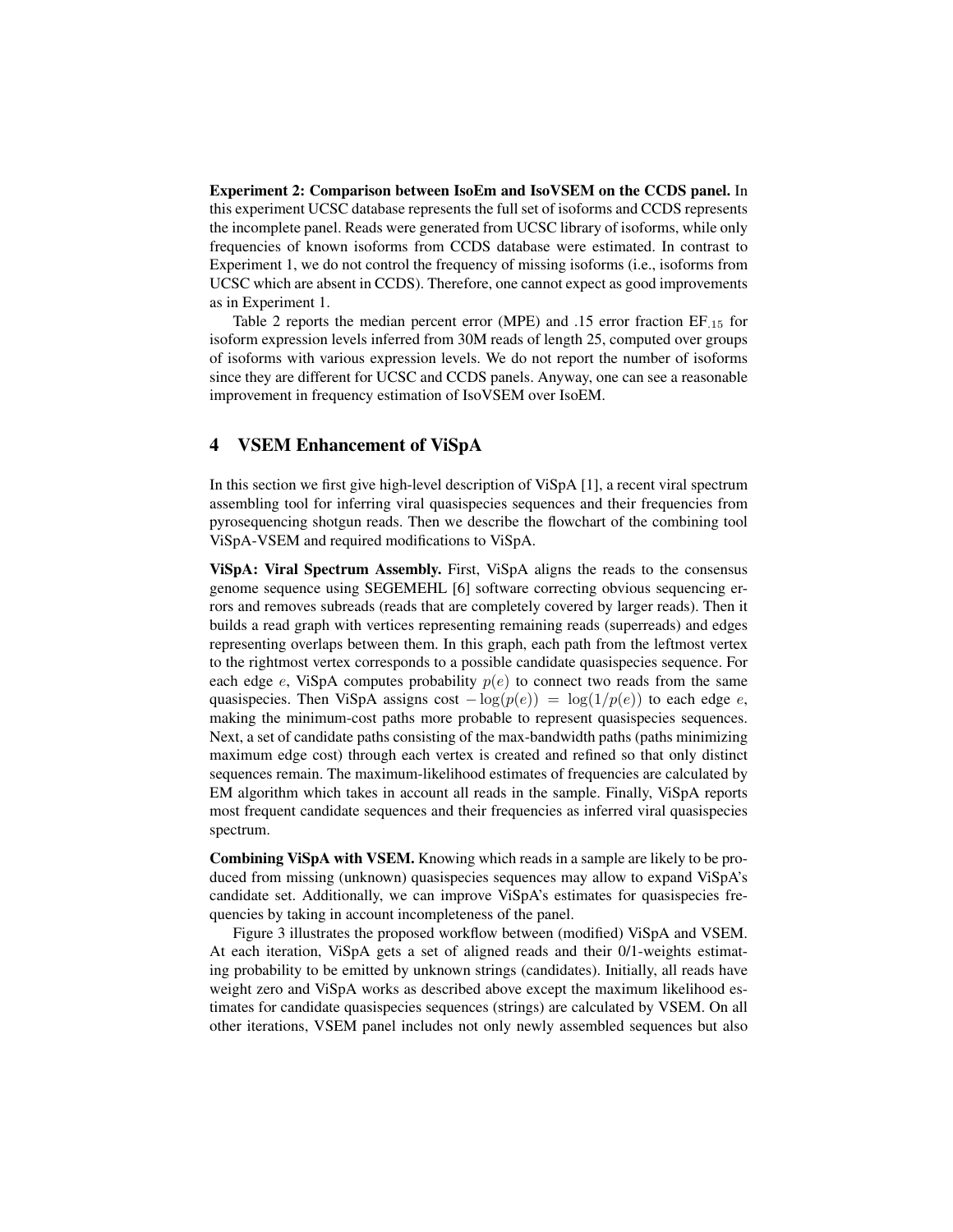

Fig. 3. Flowchart of ViSpA-VSEM

candidate sequences stored from the previous iterations. All sequences with negligible EM frequency are filtered out from the cumulative set of sequences, called quasispecies library. Once frequencies distribution is obtained, VSEM assigns 0/1-weight for each read: 0 corresponds to high probability to be emitted by a missing sequences and 1, otherwise. Finally, if the virtual string has high EM frequency and we expand our quasispecies library with respect to previous iteration, we feed reads and their weights back to ViSpA, and all process is repeated. At the end, we report sequences from quasispecies library and their frequencies as reconstructed viral quasispecies spectrum.

The modifications of ViSpA in ViSpA-VSEM include (1) superread selection (a weight-1 superread is removed if it shares a subread with a 0-weight superread), (2) edge cost computation which takes in account vertex weights:

$$
cost'(e) = cost(e) + 0.5 \cdot L \cdot (w(u) + w(v)),
$$

where  $cost(e)$  is the original cost of e, L is the read length, and  $w(u)$ ,  $w(v)$  are the 0/1 weights assigned by VSEM to read  $v$ .

# 5 Experimental Validation of ViSpA-VSEM on Simulated Data

Data Sets. We simulate reads from 1739-bp long fragment from the E1E2 region of 44 HCV sequences [5]. Each population was created by randomly selecting either 10 or 40 sequences among these HCV variants and assigning frequencies following either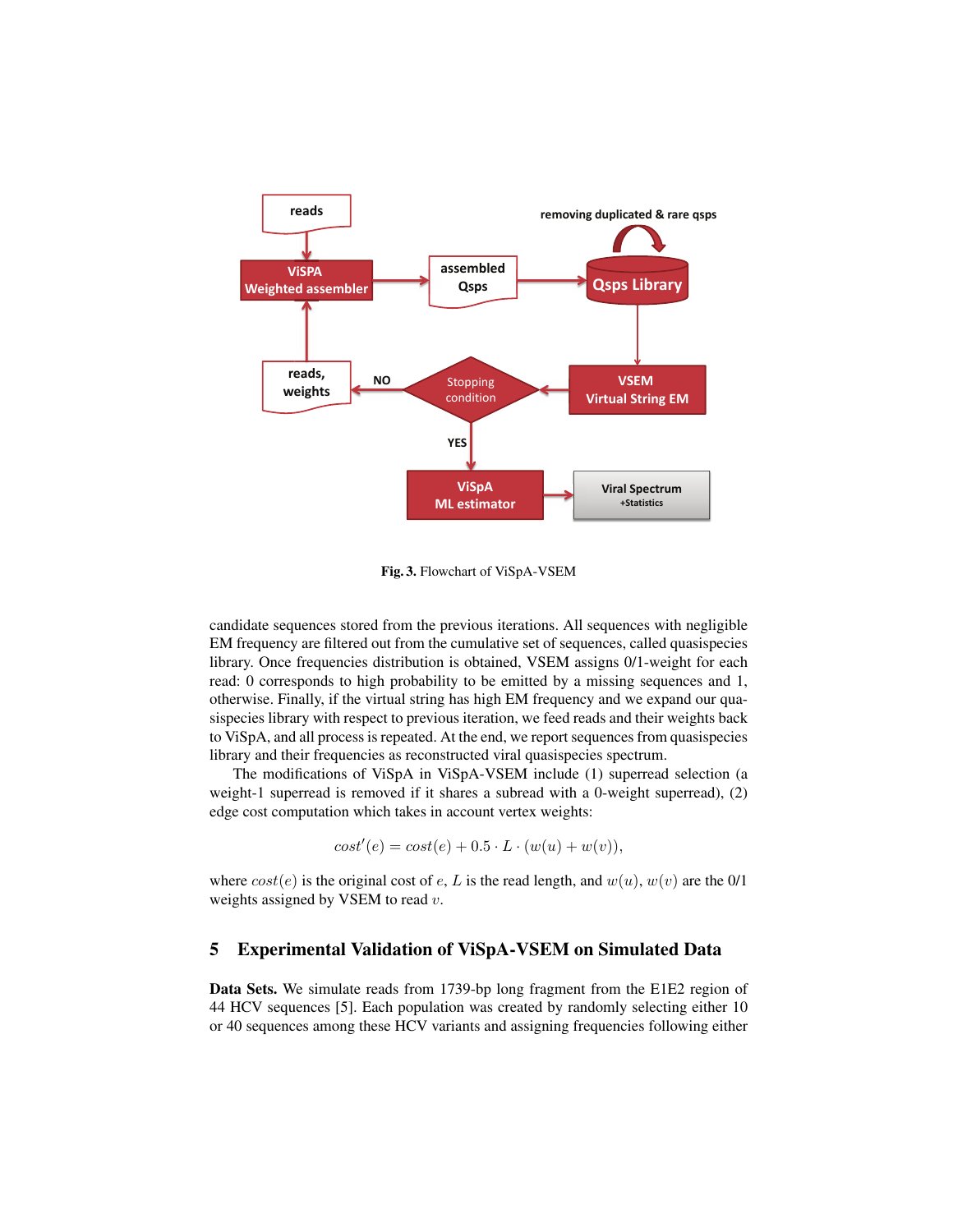(1) uniform (all sequences have the same frequency), or (2) skewed uniform (a single sequence has high frequency; all other sequences have uniformly low frequency), or (3) geometric (the  $i^{th}$  sequence is a constant percentage more frequent that the  $(i + 1)^{th}$ sequence) distributions.

First, we simulate error-free reads without indels with respect to the reference sequence. The length of a read follows normal distribution with variance 400, and starting position follows the uniform distribution. This simplified model of reads generation has two parameters: number of the reads that varies from 20K up to 100K and the averaged read length that varies from 100bp up to 500bp.

Then we simulate 454 pyrosequencing reads from the 10 random quasispecies (under geometric distribution) out of 44 HCV sequences [5] using FlowSim [2]. The generated dataset contains 39,131 reads with length varying from 50bp up to 550bp and average length equaled to 322bp. Each position (except the end) is covered by at least 4000 reads. 99.96% of aligned reads has at least one indel with respect to the reference: 99.97% of deletions and 99.6% of insertions are 1bp long. Only 1.1% of aligned reads have unknown base(s).

Frequency estimation quality. We evaluate predicted frequencies by the following statistics.

– Kullback-Leibler divergence

$$
RE = \sum_{i \in I} p_i \log \frac{p_i}{q_i},
$$

where  $P = \{p_i\}$  and  $Q = \{q_i\}$  are true distribution and its approximation, and  $I = \{i|p_i > 0, q_i > 0\}$  are real sequences among assembled candidate sequences,

- correlation between real and predicted frequencies,
- average prediction error:

$$
\overline{err} = \frac{\sum_{i \in I} |p_i - q_i|}{|I|}.
$$

Detection of panel incompleteness. We have checked how well VSEM can detect incompleteness of the panel in the following experiment. We have repeatedly (for different simulated frequency distribution for 10 quasispecies strings) deleted from the full panel each string (one at a time) and record the resulted frequency of the virtual string. If no string has been deleted, then virtual string has always stopped growing at frequency less than  $10^{-6}$ , and if the frequency of the deleted string has been at least 1%, then the resulted virtual string frequency has grown to at least .5%. Thus VSEM can reliably detect incomplete panel if missing strings have total frequency at least 1%.

Improving quasispecies frequencies estimation using VSEM. Fig. 3 show our experimental results on simulated error-free reads generated from 40 quasispecies. The correlation is slightly improved for cases when the portion of missing strings is small and increases to as much as 15% when bigger portion of strings is missing.

The results on reads generated by Flowsim [2] and corrected by ShorAH are very similar to the results on error free reads.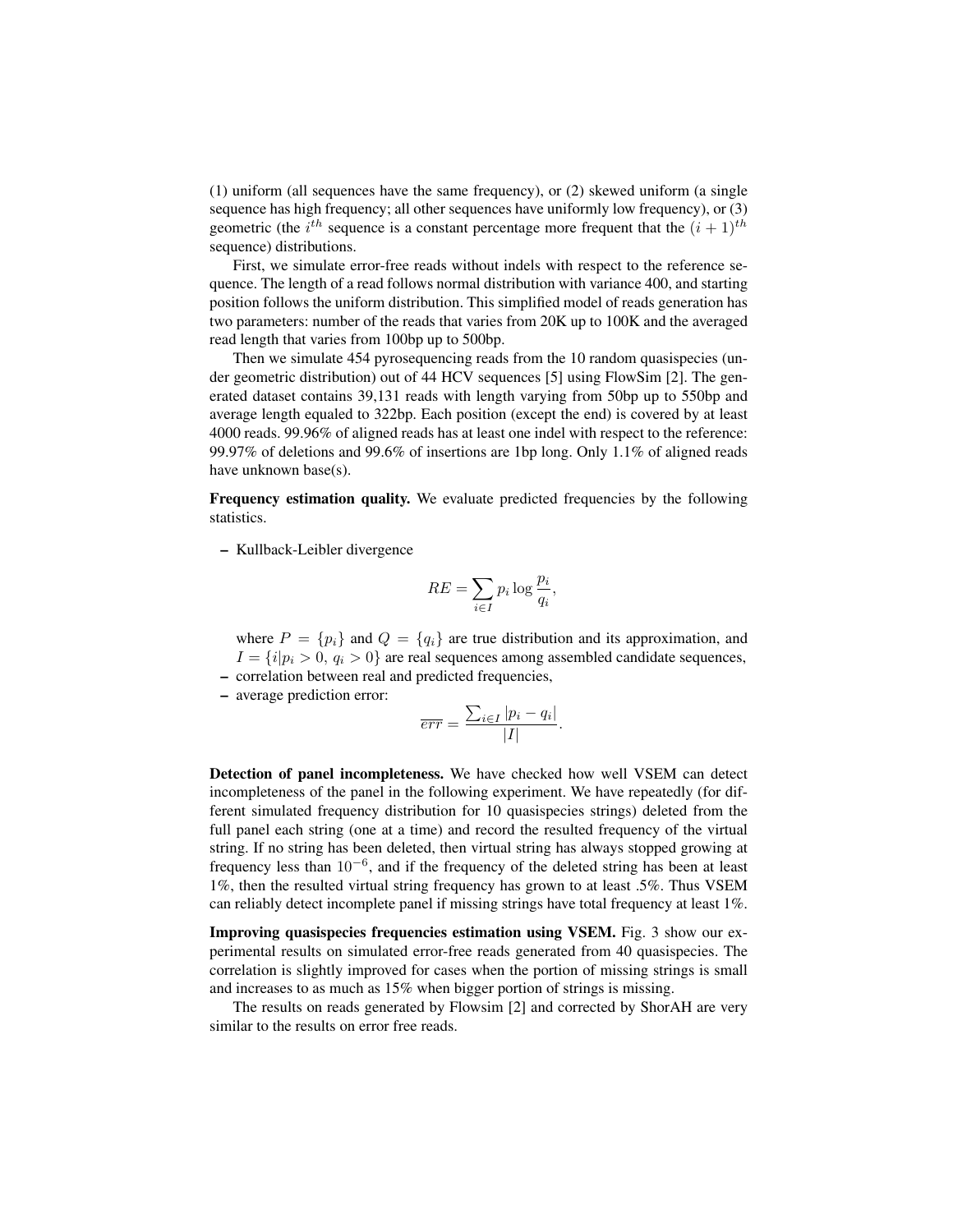|              |            | $%$ of missing strings |          |          |                              |               |     |                                                          |     |                        |     |           |           |
|--------------|------------|------------------------|----------|----------|------------------------------|---------------|-----|----------------------------------------------------------|-----|------------------------|-----|-----------|-----------|
|              | $ r l_{n}$ |                        | $< 10\%$ |          |                              |               |     | $10\% - 20\% 20\% - 30\% 30\% - 40\% 40\% - 50\% > 50\%$ |     |                        |     |           |           |
|              |            |                        | err      | ١r       | err                          | ١r            | err | ١r                                                       | err | l r                    | err | ١r        | err       |
| <b>ViSpA</b> | 100/20K    | 90.2 4.5               |          | 91.0 6.8 |                              | $ 75.4 \t5.1$ |     | 68.6 1.6                                                 |     | 40.8 2.3               |     |           | 39.8 10.4 |
| ViSpA-VSEM   | 100/20K    | 91.62.3                |          | 92.8 4.4 |                              | $ 76.5 \t4.1$ |     | $ 70.5 \t1.4 $                                           |     | $154.2$ 2.0            |     | 50.8 7.4  |           |
| ViSpA        | 300/20K    | 95.7 3.8               |          |          | $ 93.2 \t10.2 \t 89.8 \t1.0$ |               |     | 66.7 1.5                                                 |     | $\vert 62.1 \, 2.1 \,$ |     | 46.8 9.7  |           |
| ViSpA-VSEM   | 300/20K    | 95.4 1.7               |          | 95.8 1.1 |                              | $ 96.9 \t0.6$ |     | 85.7 0.9                                                 |     | 88.0 0.9               |     | 60.4 2.6  |           |
| ViSpA        | 100/100K   | 95.2 4.5               |          | 93.9 9.1 |                              | 84.8 1.4      |     | $ 74.2 \t1.8 $                                           |     | 74.5 2.3               |     | 173.4 9.9 |           |
| ViSpA-VSEM   | 100/100K   | 97.8 2.6               |          | 95.6 3.0 |                              | $ 86.3 \t1.3$ |     | 179.8 1.7                                                |     | 79.0 2.1               |     | 74.2 8.8  |           |
| ViSpA        | 300/100K   | 96.2 3.9               |          |          | 88.6 12.4 88.9 1.0           |               |     | 85.1 1.4                                                 |     | 175.1 2.3              |     |           | 49.5 10.5 |
| ViSpA-VSEM   | 300/100K   | 96.2 2.0               |          | 92.8 0.9 |                              | $ 93.7 \t0.7$ |     | $ 90.2 \t1.2 $                                           |     | 84.4 1.7               |     | 67.1 4.8  |           |

Table 3. Correlation (r) and average prediction error (err) between real quasispecies frequencies and estimated quasispecies frequencies for EM vs VSEM. r.l/n.r denote the read length / number of reads.

Detection of reads emitted by missing strings. The output of VSEM besides estimated frequency of the virtual string also contain the weights of edges connecting reads to the virtual string. These weights can be interpreted as probabilities of reads to be emitted by the missing strings. In our experiments we have repeatedly measure the correlation between the edge weights and the spectrum of reads emitted by missing strings which has always exceeded 65%.

ViSpA versus ViSpA-VSEM. We compare quality of assembling and frequency estimation for both methods. Quality of assembling is measured by sensitivity (portion of the assembled real sequences among all real quasispecies) and its positive predictive value (portion of the real sequences among all assembled) in cross-validation tests.

*Error-free reads.* Previously [1], we demonstrate that ViSpA outperforms SHORAH in assembling haplotypes on error-free reads. ViSpA-VSEM can further improve predictive power and frequency estimation of ViSpA (see Table 4). On average, it infers additional two (in case of geometric distribution) to four sequences (in case of uniform and skewed uniform distributions). Taking into account unknown quasispecies sequences allows ViSpA-VSEM to estimate frequencies more accurately (average error is decreased 2.5 times for geometric distribution and more than 5 times for skewed uniform and uniform distributions). Since relative entropy and correlation coefficient  $r$  are measured only on the correctly inferred quasispecies sequences and are not adjusted with respect to the number of all quasispecies sequences in a sample, increasing relative entropy and decreasing of correlation coefficient  $r$  are not correlated with loss of predictive power. For example, predictive power is improved by obtaining additional real quasispecies in the case of geometric distribution whereas correlation coefficient becomes smaller.

*Reads with simulated genotyping errors.* It has been shown that ViSpA outperforms SHORAH if sequencing errors are initially corrected (see [1]). So in our experiments, we compare ViSpA and ViSpA-VSEM only on ShoRAH-corrected reads (see Fig. 5). The table reports the difference between 10 most frequent assemblies obtained by ViSpA and 10 most frequent assemblies obtained after two iterations of ViSpA-VSEM.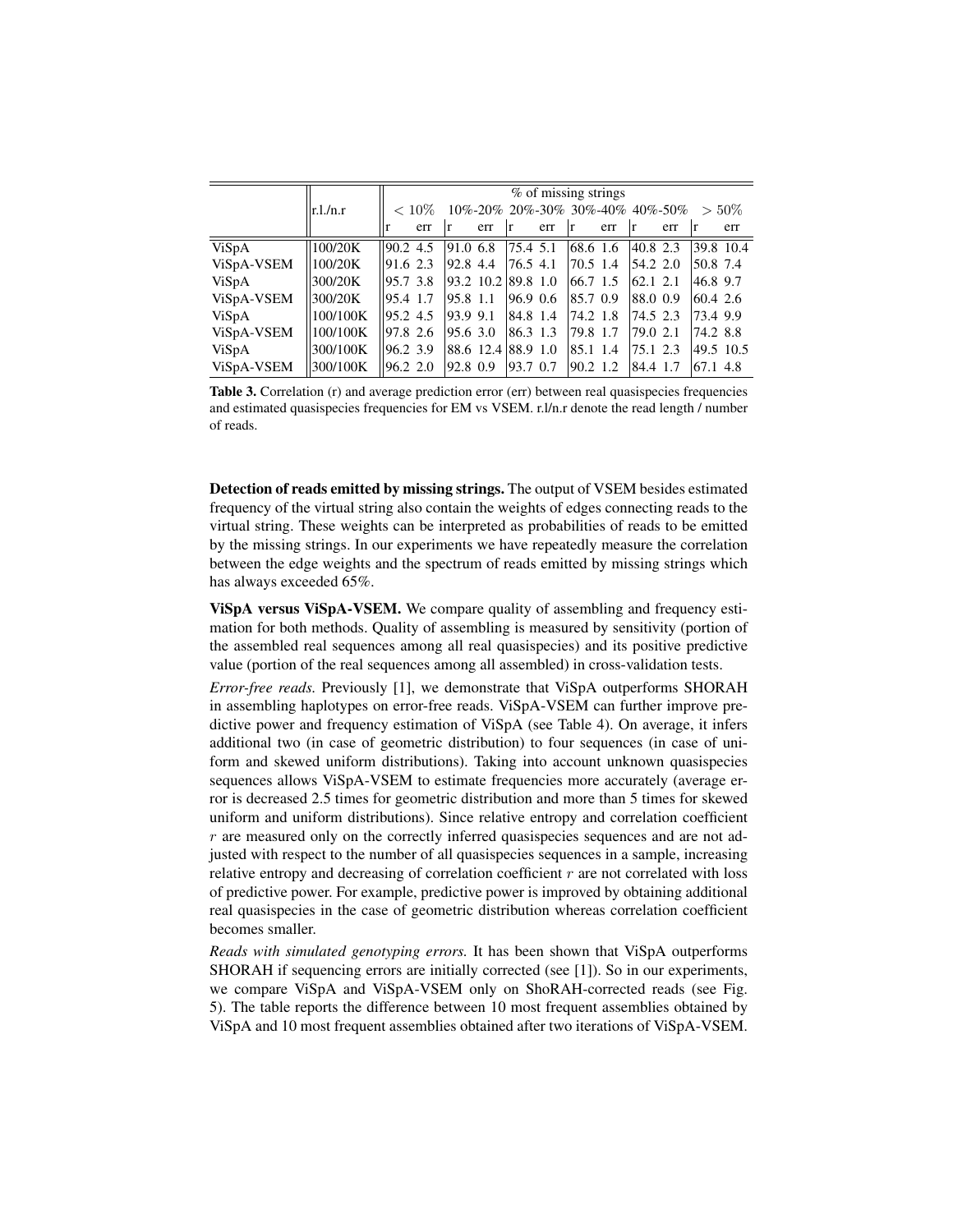|                          |  | ViSpA |                                                                                                                            | ViSpA-VSEM |     |            |  |       |              |     |      |
|--------------------------|--|-------|----------------------------------------------------------------------------------------------------------------------------|------------|-----|------------|--|-------|--------------|-----|------|
| Distribution PPV SE RE r |  |       |                                                                                                                            |            | err | <b>PPV</b> |  | SE RE | $\mathbf{r}$ | err | Gain |
| Geometric                |  |       |                                                                                                                            |            |     |            |  |       |              |     |      |
| Skewed                   |  |       | $\begin{array}{cccccc} 0.733 & 0.4 & -0.0196 & 0.6725 & 13.01 & 0.701 & 0.77 & 0.0085 & 0.9665 & 2.5 \end{array}$          |            |     |            |  |       |              |     |      |
| Uniform                  |  |       | $\begin{array}{ccccccccc} 0.733 & 0.4 & -0.0191 & 0.716 & 12.76 & 0.645 & 0.73 & 0.0108 & 0.9762 & 2.34 & 3.7 \end{array}$ |            |     |            |  |       |              |     |      |

Table 4. Comparison between ViSpA and ViSpA-VSEM. Experiments are run on 100K reads from 10 quasispecies with average read length equaled to 300. The table reports PPV, sensitivity( $SE$ ), relative entropy ( $RE$ ), correlation between real and predicted frequencies  $(r)$ , and averaged prediction error  $(\overline{err})$ (reported in %). "Gain" column reports averaged number of additionally inferred real quasispecies sequences after 4 iterations (on average) for skewed distribution, 5 iterations (on average) for geometric distribution and 13 iterations (on average) for uniform distribution.

ViSpA-VSEM can additionally infer a real quasispecies without allowing any mismatches between sequences( $k = 0$ ). Again, the frequency estimation is more accurate since ViSpA-VSEM EM takes into account missing quasispecies which is confirmed by the drop of the average prediction error.

|                             |      | ViSpA |     | ViSpA-VSEM |       |                                                      |  |     |      |
|-----------------------------|------|-------|-----|------------|-------|------------------------------------------------------|--|-----|------|
| $\#$ mismatches PPV SE RE r |      |       | err | <b>PPV</b> | SE RE |                                                      |  | err | Gain |
| $k = 0$                     | 10.5 |       |     |            |       | 0.5 0.0720 0.9860 9.98 0.5455 0.6 0.0494 0.9741 7.54 |  |     |      |
| $k = 2$                     | 10.6 |       |     |            |       | 0.6 0.0668 0.9860 9.16 0.6364 0.7 0.0434 0.9680 6.67 |  |     |      |
| $k = 6$                     | 0.7  |       |     |            |       | 0.7 0.0577 0.9856 7.95 0.7273 0.8 0.0369 0.9463 6.20 |  |     |      |
| $k = 7$                     | 10.8 |       |     |            |       | 0.8 0.0525 0.9866 7.26 0.8182 0.9 0.0335 0.9479 5.65 |  |     |      |

Table 5. Comparison between ViSpA and ViSpA-VSEM on their 10 most frequent assemblies. Experimental results are run on 100K reads from 10 quasispecies with average read length equaled to 300. The quasispecies sequence is considered found if one of candidate sequences matches it exactly  $(k = 0)$  or with at most k  $(2, 6 \text{ or } 7)$  mismatches. The table reports PPV, sensitivity(SE), relative entropy (RE), correlation between real and predicted frequencies  $(r)$ , and averaged prediction error  $(\overline{err})$ (reported in %). "Gain" column reports averaged number of additionally inferred real quasispecies sequences after 2 iterations.

# 6 Conclusions and Future Works

In this paper, we propose VSEM, a novel modification of EM algorithm which allows to estimate the frequencies of multiple genomic sequences present in a sample sequenced with HTS technology. VSEM is aimed to improve the maximum likelihood frequency estimations of assembled sequences and identify reads that belong to unassembled sequences. We have applied VSEM to enhance two tools: IsoEM (for inferring isofrom expression from RNA-seq data) and ViSpA (for inferring viral quasispecies spectrum from pyrosequencing shotgun reads). Our experimental study shows that VSEM-enhanced